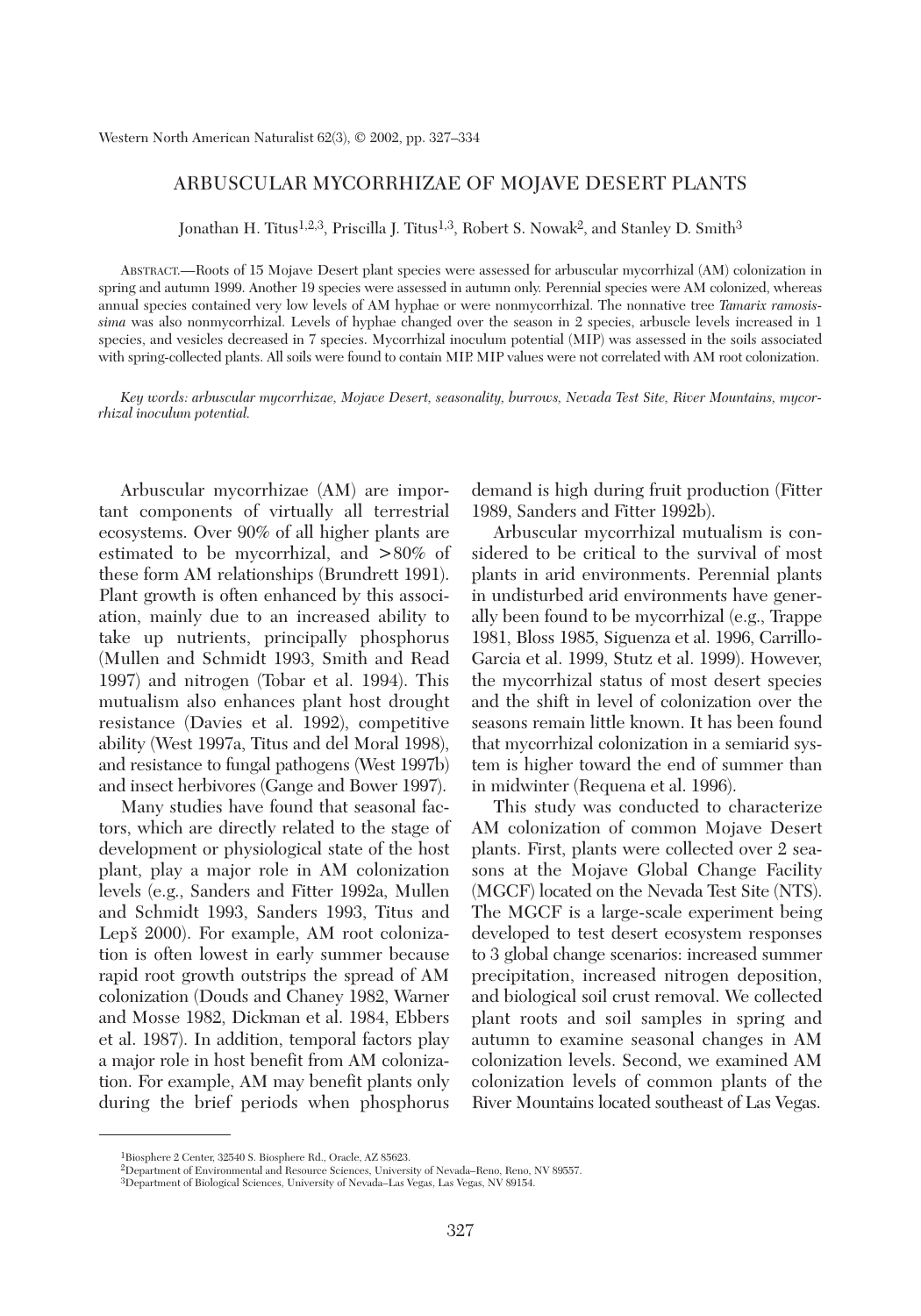## **METHODS**

The MGCF site is located in the northern Mojave Desert in Nye County, Nevada, USA (36°49′N, 115°55′W), 90 km northwest of Las Vegas at an elevation of 960–975 m. The NTS, a U.S. Department of Energy facility, experiences minimal disturbance. Unlike much of the Mojave Desert, the NTS has not been grazed by cattle or utilized by off-road vehicles for at least 50 years. The area has a largely intact biological soil crust that covers  $\sim$ 20% of the soil surface (J. Titus unpublished data). The River Mountains site is located 15 km southeast of Las Vegas (36°03′N, 114°55′W) at an elevation of 700–800 m. Due to the rugged rocky substrate, much of the area is largely undisturbed even though biological soil crusts are not common.

Vegetation at both sites is a *Larrea tridentata–Ambrosia dumosa* plant community (Ostler et al. 1999, taxonomy based on Hickman 1993). Common shrubs include the evergreen *Larrea tridentata;* the deciduous *Ambrosia dumosa, Lycium pallidum, L. andersonii, Krascheninnikovia lanata, Acamptopappus shockleyi;* and the evergreen gymnosperm *Ephedra nevadensis.* A common subshrub is *Polygala subspinosa.* Common perennial forbs include *Sphaeralcea ambigua* and *Baileya multiradiata*. Abundant native grasses are *Pleuraphis rigida* (C<sub>4</sub>), *Achnatherum hymenoides*  $(C_3)$ , and the shortlived *Erionueron pulchellum*  $(C_4)$ . The nonnative annual grass *Bromus madritensis* ssp. *rubens* is common in shrub understories. Vegetation at the NTS is further described in Beatley (1967, 1976) and Jordan et al. (1999).

The Mojave Desert experiences sporadic, low annual precipitation, with annual rainfall of <200 mm. Winter rains are widespread and may last several days. Summer storms generally occur in July and August and are usually local, intense, and unpredictable. Relative humidity is low (<20% is common), resulting in very high potential evaporation. Moisture is the primary limitation to plant growth in the Mojave Desert (Turner and Randall 1989, Smith et al. 1997). Temperatures are extreme, with a mean minimum winter temperature of –10°C and maximum summer temperature >47°C. A large diurnal temperature fluctuation occurs throughout the year (Bowers 1987). Soils are aridisols and are characterized by spatial heterogeneity in nutrients, infiltration,

and texture (Romney et al. 1973, 1980). Nitrate, ammonium, and phosphorus levels vary from 50, 4, and 20 ppm, respectively, in areas beneath larger shrubs to 3, 1, and 9 ppm in areas between shrubs (J. Titus unpublished data). Soils are basic with a mean pH of 8.2. Mounds and burrows created by the activities of small mammals, particularly kangaroo rats (*Dipodomys* spp.) and desert tortoises (*Gopherus agassizii*), are common and frequently located at the base of shrubs.

## Plant Collection

We collected roots from common LDER species in spring (May–June) and autumn (September–November) 1999 for assessment of AM colonization  $(n = 10$  for each species in each sampling period). Spring is usually the period of growth and reproduction for most species collected in this study, but 1999 was a dry spring with an annual precipitation of 94 mm (S. Zitzer unpublished data). Thus, plant activity was strongly reduced. Autumn, generally a dry season in the Mojave, was dry in 1999. Roots were collected from *Larrea tridentata* plants both with and without small mammal burrows. Roots of plants common in the River Mountains were collected in autumn 1999  $(n = 5)$  and stored in a freezer.

#### Staining

Roots were separated, washed, cleared, and stained with trypan blue (Brundrett et al*.* 1994). Using a dissecting microscope, we estimated percent AM colonization of fine roots (<1 mm in diameter). A grid of 1-cm squares was placed below a petri plate that contained the root sample. One hundred locations in which a root crossed a line on the grid were scored for hyphae, arbuscles, and vesicles. We examined many samples under higher power to ascertain that the structures were indeed AM. The number of mycorrhizal "hits" is used as an estimate of percent root colonized by the 3 AM structures (Brundrett et al. 1994).

## Mycorrhizal Inoculum Potential

Mycorrhizal inoculum potential (MIP) is an index of the quantity of inoculum in the soil as measured by the percent AM fungal colonization of corn roots (Moorman and Reeves 1979, Titus et al. 1998). MIP was assessed only for the species collected at the NTS. Ten soil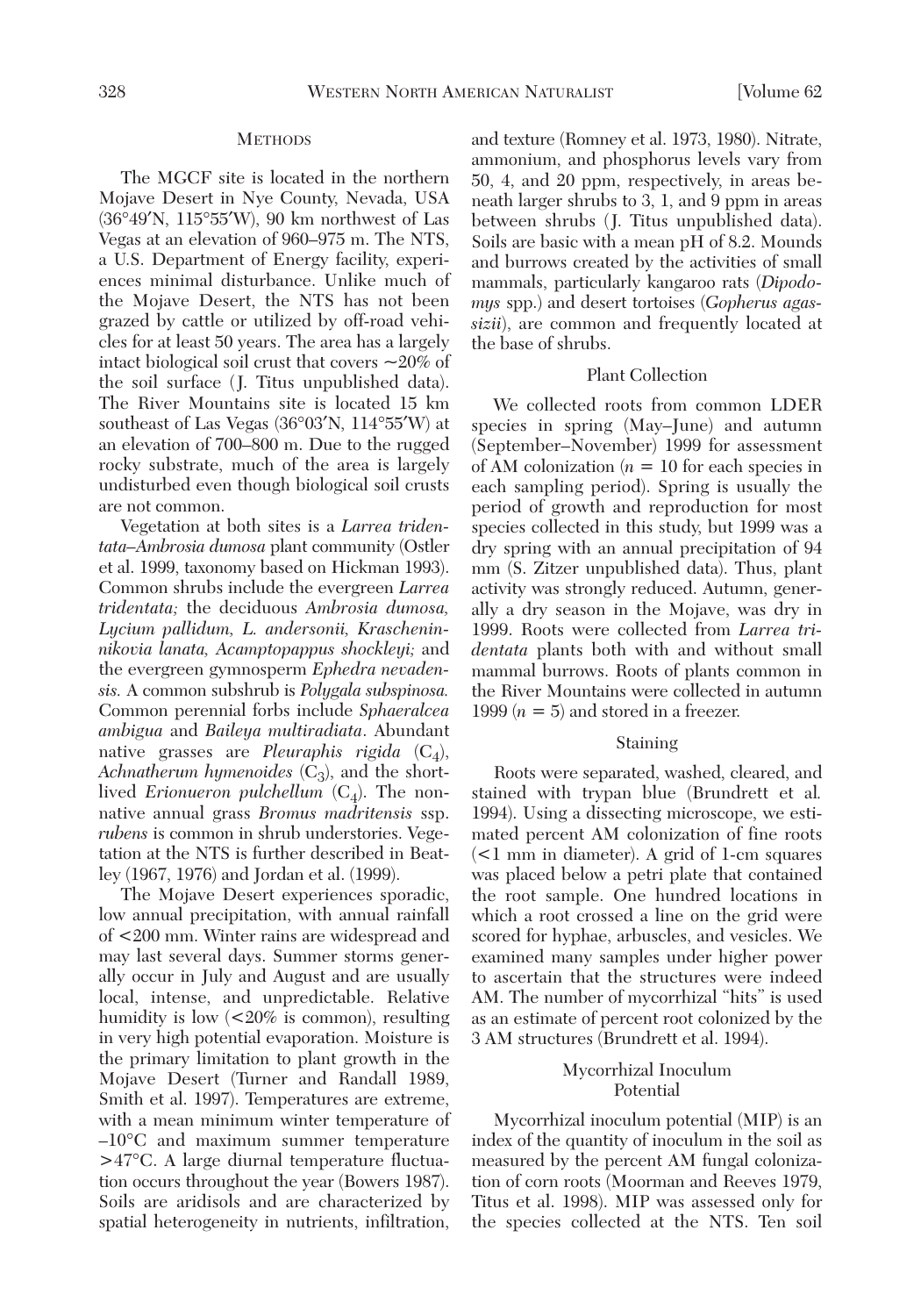

samples per species were collected in the spring at the same time that plants were harvested. For each soil sample, 600 g of soil was amended with 20% sterile perlite to increase porosity, split in half, and each half placed into  $10 \times 10$ -cm freely draining plastic pots. Bioassays were conducted with nonfungicide-treated *Zea mays* seeds. All pots were watered daily with tap water. Fertilizer was applied in 50 mL aliquots per pot of 10% Hoagland's solution minus phosphorus at planting and at weekly intervals throughout the experiment. The control consisted of 10 pots of sterile soil placed randomly among the treatment pots and planted with corn to determine if contamination by glasshouse AM propagules occurred. Previous work showed that AM propagules, if present, rapidly colonize corn in the glasshouse (Titus et al. 1998). Pots were random-



Figs. 1A–C. Mean percent arbuscular mycorrhizal hyphae, vesicles, and arbuscles in spring and fall in 15 species at the Nevada Test Site in the Mojave Desert (*n* = 8, 9, or 10). Vertical bars represent 1 standard deviation. NO and YES refer to *Larrea tridentata* without burrows and with burrows, respectively. A column marked with \* is significantly different across seasons by Scheffé's test. See Table 1 for ANOVA *F* and *P* values. See Table 2 for differences between species by Tukey's post-hoc test at *P*  $\leq 0.05$ .

ized and maintained for 42 days at the University of Nevada–Las Vegas glasshouse facility at 23°–28°C, and rotated every 15 days. Plants were harvested and roots washed and frozen at –5°C until October 1999, at which time roots were assayed for AM colonization as above. For each sample, we averaged the percent colonization of the 2 corn plants to achieve MIP.

# Data Analysis

AM colonization levels for species collected in spring and autumn at the NTS were arcsine transformed and compared by 2-way ANOVA at  $\alpha = 0.05$ . Due to poor sample quality, the sample size for a few of the species was  $n = 8$  or  $n = 9$ . Post-hoc tests were conducted by Tukey's honestly significant difference test. Spring versus autumn AM colonization levels for **each** species were compared by Scheffé's test at  $\alpha = 0.05$  (Zar 1984). Scheffé's test was used instead of 48 *t* tests to avoid type II error. Species collected at the River Mountains were not compared statistically due to small sample size. The nonparametric Spearman's rank correlation test (Zar 1984) was conducted between MIP and percent hyphae to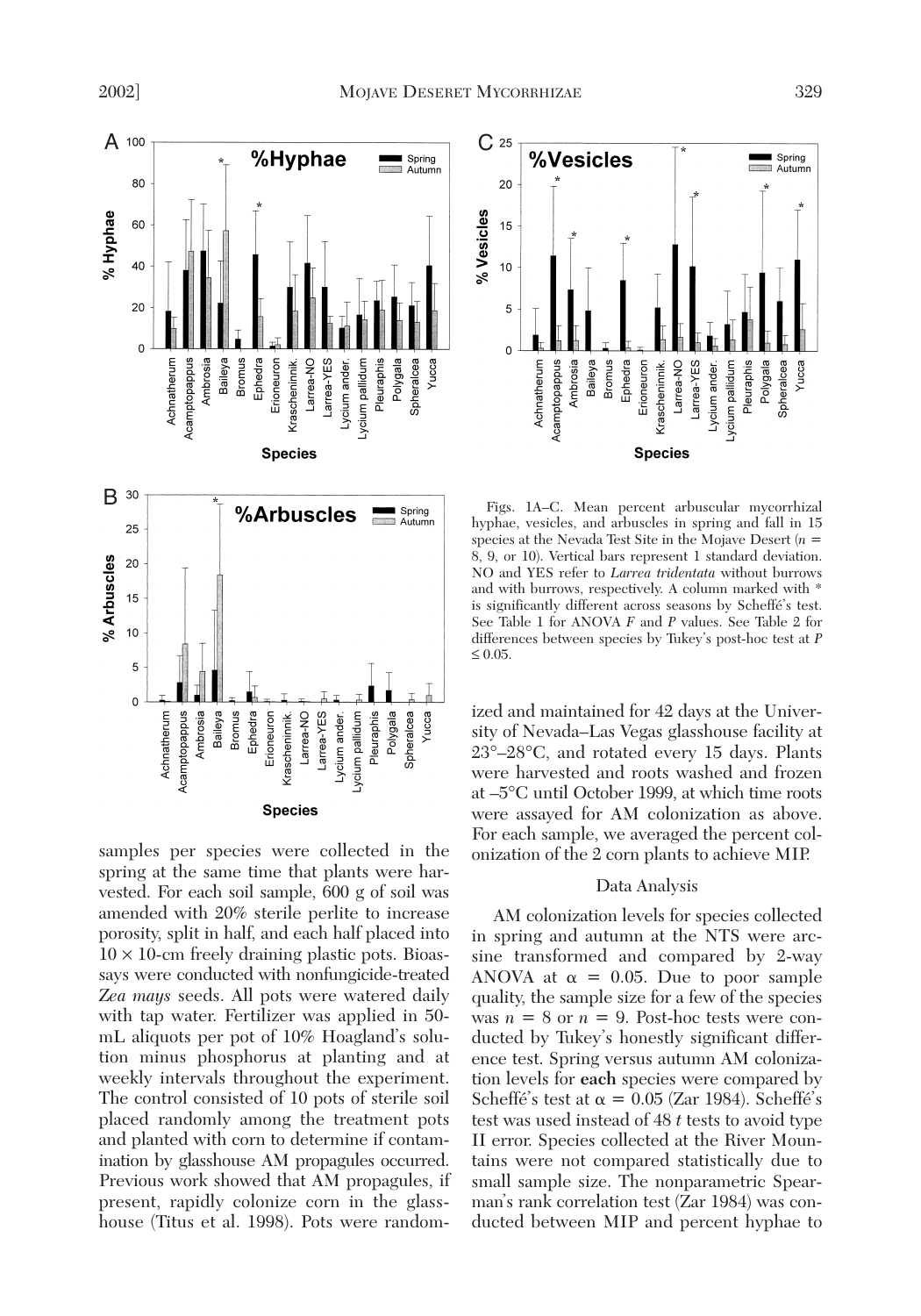TABLE 1. Two-way ANOVA *F* and *P* values for arbuscular mycorrhizae structures from 14 species at the Nevada Test Site in the Mojave Desert in spring and autumn 1999  $(n = 8, 9, \text{ or } 10, P \leq 0.05 \text{ for significance, data are-sine})$ transformed). See Figures 1A–C for results and Table 2 for results of Tukey's post-hoc tests for species.

| AM structure      | Variable       | F      | P     |
|-------------------|----------------|--------|-------|
| Hyphae $(\% )$    | <b>Species</b> | 6.840  | 0.000 |
|                   | Season         | 7.474  | 0.007 |
|                   | Interaction    | 2.606  | 0.002 |
| Arbuscles $(\% )$ | <b>Species</b> | 12.223 | 0.000 |
|                   | Season         | 7.513  | 0.007 |
|                   | Interaction    | 5.047  | 0.000 |
| Vesicles $(\% )$  | <b>Species</b> | 2.720  | 0.001 |
|                   | Season         | 60.631 | 0.000 |
|                   | Interaction    | 2.059  | 0.015 |

assess whether these 2 AM components were correlated.

#### **RESULTS**

NTS species differed in their levels of AM colonization in all 3 AM structures in both spring and autumn (Figs. 1A–C, Tables 1, 2). Roots of shrubs and perennial herbs generally contained more hyphae and vesicles than the short-lived herbaceous species such as *Bromus* and *Erioneuron* (Figs. 1A, 1C). A similar pattern occurred with the River Mountain species (Table 3), with the annuals having little or no AM colonization. Only a single perennial, the invasive riparian species *Tamarix*, was nonmycorrhizal. Due to the very dry spring and summer, few native annual species were available. *Larrea* without mammal burrows had higher values for AM structures, except for fall arbuscles, than did *Larrea* with mammal burrows; however, differences were not significant. Although *Grayia spinosa* was collected at the NTS, it is included in Table 3 because it was collected only in autumn (*n* = 5). The nonnative annual grass *Bromus madritensis* ssp. *rubens* was not present in autumn.

For all species combined hyphae and vesicles decreased from spring to fall and arbuscles increased (Table 1). Only 2 species showed a significant seasonal change in hyphae, and 1 species in arbuscles, but a decrease in vesicles occurred in 7 of the species (Figs. 1A–C). *Baileya* and *Ephedra* showed a seasonal shift in 2 AM structures: increased hyphae and arbuscles for *Baileya* and decreased hyphae and vesicles for *Ephedra.*

Mycorrhizal inoculum potential was significantly different across species  $(F = 8.063, P =$ 

0.000), but post-hoc tests found the only significant difference was with the high MIP of *Yucca schidigera* soil (Fig. 2). Large standard deviations prevented other differences from occurring. MIP and percent hyphae were not correlated by Spearman's rank correlation (*P* = 0.076). Control corn plants were nonmycorrhizal.

### **DISCUSSION**

All native perennial species of the Nevada Test Site and River Mountains were found to be mycorrhizal. Short-lived species, particularly nonnative weeds, contained few hyphae, as has been found elsewhere (e.g., Berch et al. 1988, Boerner 1992a, Peat and Fitter 1993, Titus et al. 1998). However, a range of native annuals could not be tested because drought conditions did not allow germination and establishment. An invasive, nonnative tree (*Tamarix*) was found to be nonmycorrhizal. *Tamarix* is an aggressive invader of southwestern U.S. riparian zones (Smith et al. 1998), and nonmycorrhizal status is common in both invasive (Pendleton and Smith 1983, Boerner 1992b, Titus et al. 1998) and wetland species (Peat and Fitter 1993).

Studies of AM colonization for the species tested here are infrequent in the literature. Bethlenfalvay and Dakessian (1984) found that AM colonization levels in *Achnatherum hymenoides* from Reno, Nevada, were 86% in ungrazed plots and 40% in grazed plots, both values much higher than in this study. Cui and Nobel (1992) assessed *Ferocactus cylindraceous* (*F. acanthodes* in their study) and found it to have AM colonization levels very similar to this study (Table 3). The nonnative annual *Salsola kali* has been reported to be nonmycorrhizal (Khan 1974, Miller 1979, Reeves et al. 1979). Although AM colonization of *Salsola* occurred in our study, levels were very low and consisted of hyphae only. It is probable that plant-mycorrhizae mutualism is not functional in this species (Allen et al. 1989).

The presence of an animal burrow near a shrub may have a significant influence on soil nutrients and a wide array of other soil parameters (reviewed in Whitford and Kay 1999). Although animal burrows did not influence AM colonization or MIP values in our study, during more mesic years burrows may cause differences to emerge because of greater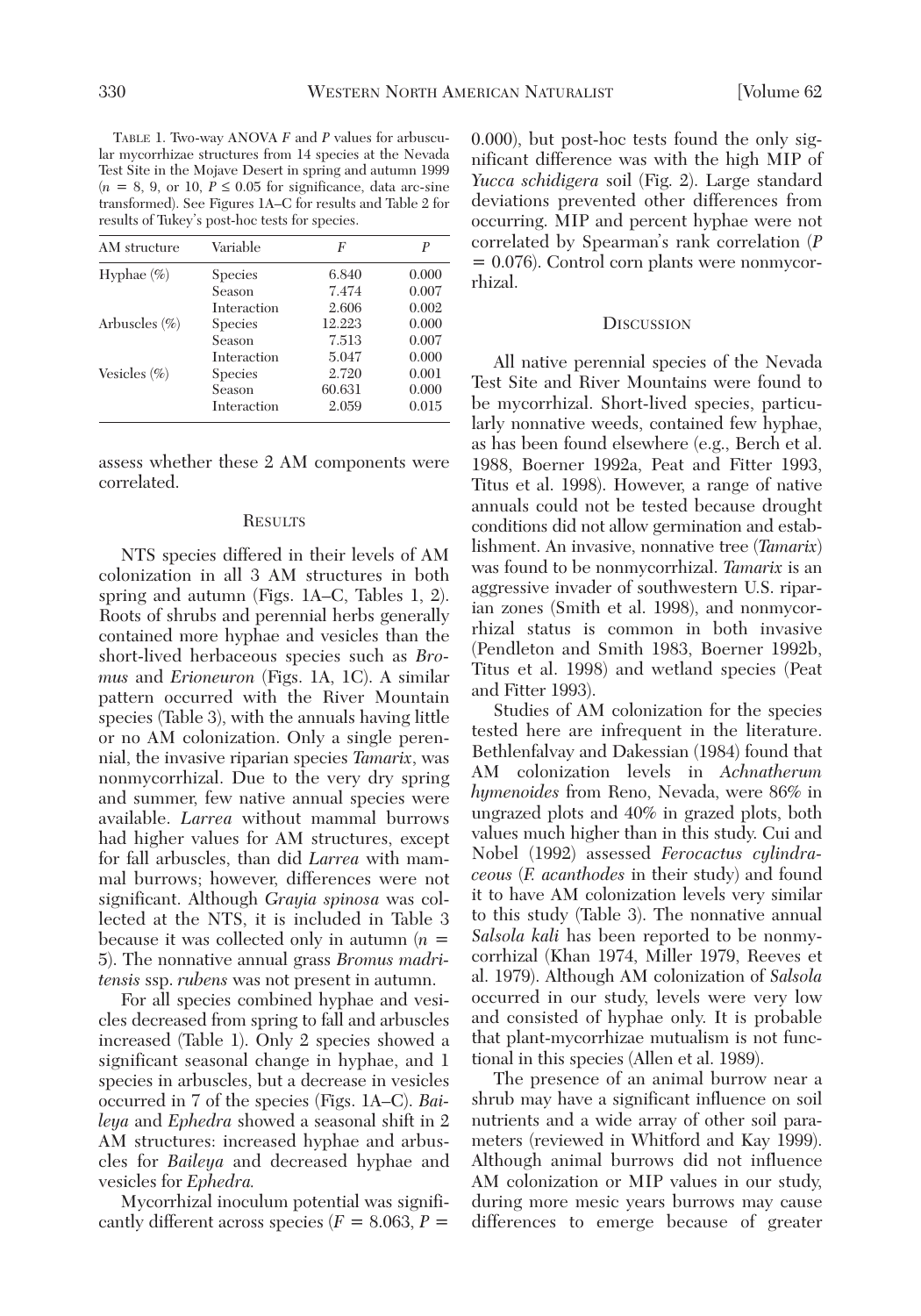TABLE 2. Growth form characteristics of 14 species collected in the Mojave Desert at the Nevada Test Site in spring and autumn 1999. "Burrows" refer to small mammal burrows at the base of shrubs. Within each column, species with different letters are significantly different in percent AM hyphae, arbuscles, and vesicles by Tukey's post-hoc test results at *P* < 0.05 (*n* = 8, 9, or 10). See Figures 1A–C for results and Table 1 for 2-way ANOVA *F* and *P* values. *Bromus madritensis* is not included here because the species was not present in autumn.

| <b>Species</b>                   | Growth form                       | Hyphae | Arbuscles | Vesicles     |
|----------------------------------|-----------------------------------|--------|-----------|--------------|
|                                  |                                   |        | $-$ %     |              |
| Achnatherum hymenoides           | perennial $C_3$ grass             | abc    | a         | ab           |
| Acamptopappus shockleyi          | deciduous shrub                   | d      |           | e            |
| Ambrosia dumosa                  | drought deciduous shrub           | d      | ab        | abc          |
| Baileya multiradiata             | short-lived perennial herb        | cd     | e         | abc          |
| Ephedra nevadensis               | evergreen gymnosperm shrub        | cd     | ab        | abc          |
| Erioneuron pulchellum            | short-lived perennial $C_4$ grass | a      | a         | a            |
| Krascheninnikovia lanata         | deciduous shrub                   | bed    | a         | abc          |
| Larrea tridentata (no burrows)   | evergreen shrub                   | cd     | a         | $\mathbf{c}$ |
| Larrea tridentata (with burrows) | evergreen shrub                   | abcd   | a         | be           |
| Lucium andersonii                | drought deciduous shrub           | ab     | a         | ab           |
| Lycium pallidum                  | drought deciduous shrub           | abc    | a         | abc          |
| Pleuraphis rigida                | perennial C <sub>4</sub> grass    | abcd   | ab        | abc          |
| Polygala subspinosa              | deciduous subshrub                | abcd   | ab        | be           |
| Sphaeracephala ambigua           | perennial herb                    | abc    | a         | abc          |
| Yucca schidigera                 | treelike rosette                  | bed    | a         | be           |

TABLE 3. Percent arbuscular mycorrhizal colonization and growth form of plants collected in autumn 1999 in the River Mountains, 15 km southeast of Las Vegas, Nevada, in the Mojave Desert at an elevation of 700–800 m (mean ± standard deviation,  $n = 5$ ).

| <b>Species</b>                   | Growth form            | Hyphae        | Arbuscles       | Vesicles        |
|----------------------------------|------------------------|---------------|-----------------|-----------------|
| Acacia greggi                    | drought deciduous tree | $24 \pm 16$   | $0.02 \pm 0.04$ | $2.4 \pm 2.6$   |
| Amaranthus fimbriatus            | perennial herb         | $1.6 \pm 3.6$ |                 |                 |
| Opuntia basilaris                | cactus                 | $13 \pm 9$    | $0.7 \pm 1$     | $0.3 \pm 0.8$   |
| Boerhavia intermedia var. erecta | perennial herb         | $1.2 \pm 2.6$ |                 |                 |
| Chamaesyce setiloba              | prostrate annual       | $4.0 \pm 5.6$ |                 |                 |
| Hymenoclea salsola               | subshrub or shrub      | $30 \pm 24$   | $0.8 \pm 1.8$   | $0.8 \pm 1.8$   |
| Opuntia acanthocarpa             | cactus                 | $18 \pm 6$    |                 | $2.0 \pm 2.4$   |
| Dalea mollis                     | mat-forming annual     |               |                 |                 |
| Eriogonum deflexum               | erect annual           |               |                 |                 |
| Eriogonum inflatum               | perennial herb         | $7.0 \pm 10$  | $1.0 \pm 2.4$   | $0.03 \pm 0.05$ |
| Grayia spinosa <sup>1</sup>      | deciduous shrub        | $24 + 23$     |                 | $3.0 + 1.4$     |
| Mammillaria tetrancistra         | cactus                 | $13 \pm 7$    |                 |                 |
| Pectis papposa                   | erect annual           | $14 \pm 8$    | $0.4 \pm 0.9$   | $0.8 \pm 1.1$   |
| Opuntia ramosissima              | cholla cactus          | $10 \pm 10$   | $2.0 \pm 4.5$   | $2.4 \pm 3.3$   |
| Physalis crassifolia             | subshrub               | $7.2 \pm 2.6$ | $0.4 \pm 0.9$   | $1.2 \pm 1.8$   |
| Ferocactus cylindraceous         | cactus                 | $6.0 + 5.1$   |                 |                 |
| Salsola kali                     | nonnative annual       | $1.2 \pm 2.7$ |                 |                 |
| Sphaeracephala ambigua           | perennial herb         | $10 \pm 8$    | $0.5 \pm 1.0$   | $0.5 \pm 1.0$   |
| Tamarix ramosissima              | non-native tree        |               |                 |                 |
| Tridens muticus                  | tufted perennial grass | $1.6 \pm 3.6$ | $\Omega$        | $0.4 \pm 0.9$   |

<sup>1</sup>Collected at the Nevada Test Site in autumn 1999,  $n = 5$ .

resource demand by vegetation and greater resource availability in burrow soil.

The decrease in hyphae and vesicles over the seasons is not surprising because plant phosphorus demand and soil moisture levels change over the season, and rates of root growth and turnover vary. For example, Cui and Nobel (1992) found AM colonization to increase in 3 Mojave Desert species from March to May, perhaps representing fungal colonization of the season's new roots. Arbuscles are sites for the exchange of materials between the plant and fungus and are the best indicators of the quantity of material flow and therefore the intensity of the mutualism. Significant overall increase in arbuscles may be attributable to the marked increase that occurred in just 3 of the species (a significant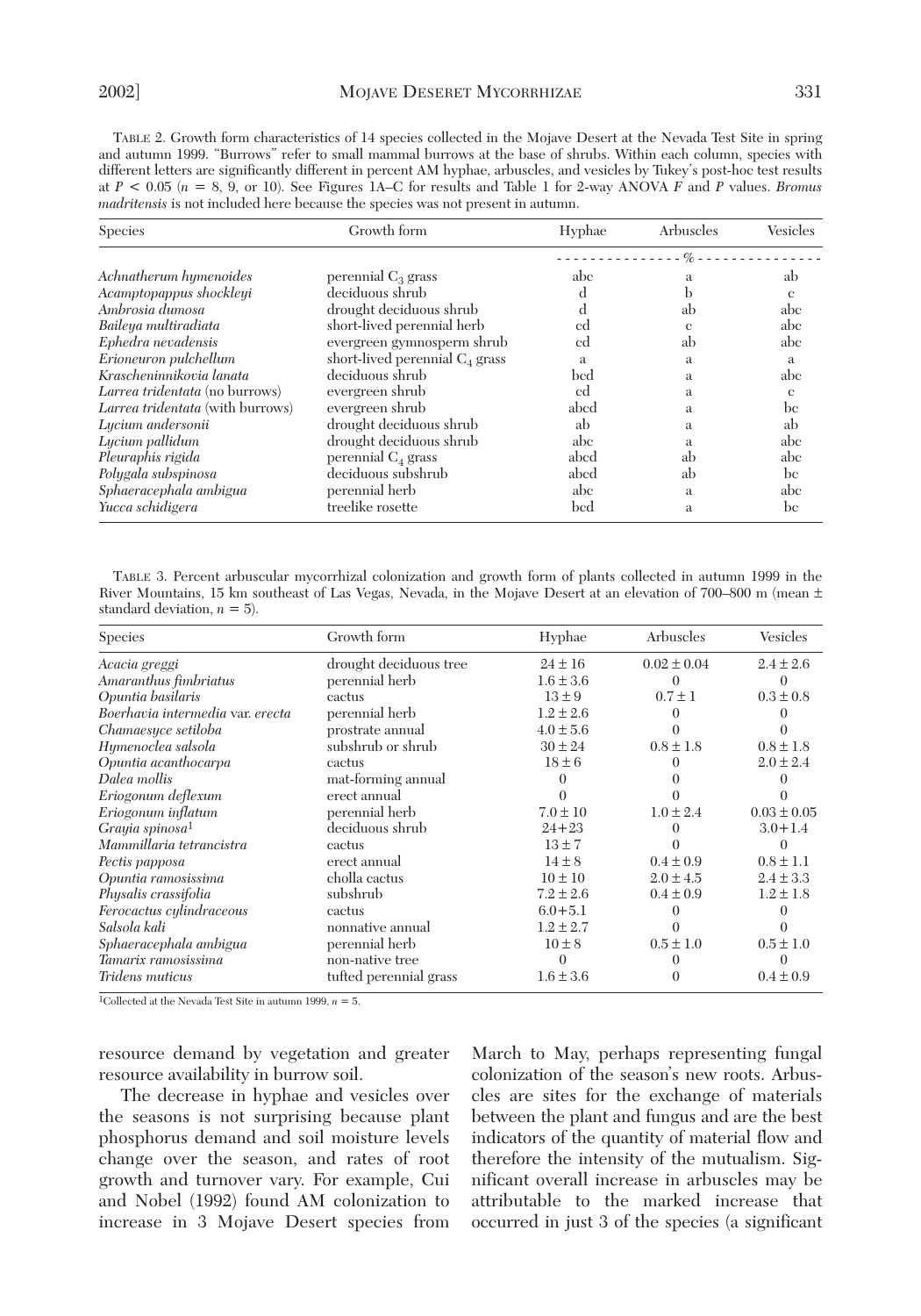

Fig. 2. Mean percent mycorrhizal inoculum potential (MIP) for soil collected from the base of 15 species at the Nevada Test Site in the Mojave Desert (*n* = 10). Vertical bars represent 1 standard deviation. NO and YES refer to *Larrea tridentata* without burrows and with burrows, respectively. Based on Tukey's post-hoc test at  $P \leq 0.05$ , *Yucca* MIP is significantly greater than that of all the other species; the other MIP values do not differ from each other. See Table 1 for ANOVA *F* and *P* values.

increase in *Baileya*). The fact that most of the species showed small increases or decreases in arbuscular levels suggests that for these species the intensity of the mutualism changed little from spring to autumn. This may be due to the fact that 1999 was a drought year and the rate of exchange of materials varied little from spring to autumn. *Baileya* was actively flowering at both collection times, and a heavy phosphorus demand might account for the increase in both arbuscles and hyphae. Because of reduced activity by most plant species in the fall, the other increases in arbuscles that occurred were unexpected. Vesicles indicate carbon storage, and their reduction may indicate a reduced reliance by the plant on the fungus, and hence a reduction in carbon translocation to the fungus. This would be an expected occurrence in autumn, even in a drought year.

Because most perennial arid zone plants in undisturbed environments are mycorrhizal, positive MIP values at the NTS would be expected. Although few studies have been done on arid zone MIPs, they appear to vary seasonally, spatially, and in relation to environmental variables (Al-Agely and Reeves 1995,

Requena et al. 1996), as in more mesic environments (Johnson, Zak et al. 1991, Brundrett et al. 1996). Similar MIP values were found in a related study at the NTS for several of the species (*Ambrosia, Pleuraphis, Lycium pallidum,* and *Larrea;* Titus et al. in preparation).

AM root colonization and MIP from adjacent soil were not correlated. Many studies have found AM parameters not to be correlated (e.g., Ebbers et al. 1987, Scheltma et al. 1987, Johnson, Pfleger et al. 1991). This may reflect patchiness in the distribution of AM propagules around a plant (Smith and Read 1997); and host species, surrounding vegetation, soil, and climatic and temporal factors are likely to influence AM root colonization levels (Johnson et al. 1992, Sanders and Fitter 1992c, Blaszkowski 1994, Titus and del Moral 1998). Thus, because of the large number of variables that influence AM parameters, a lack of correlation is not surprising.

This study increases our understanding of AM colonization levels of some Mojave Desert plants and illustrates that hyphal and vesicle levels decrease in these species from spring to autumn in a drought year, while arbuscles increase in a few species. This study also demonstrates that MIP levels present in soil adjacent to these species are similar, except for soil surrounding *Yucca*, which has higher MIP levels. Mycorrhizae are critical to the procurement of essential nutrients for desert plants for at least part of their life cycle. Because of this, mycorrhizae play a vital role in competitive outcomes and successional pathways in harsh arid environments where plant community development is very slow.

### **ACKNOWLEDGMENTS**

Thanks to C. Grant for collecting specimens in the field, D. Bryla for mycorrhizal advice, E. Willard for statistical advice, C. Wells for help in the lab, and E. Knight, S. Zitzer, and T. Charlet for logistical support. F. Landau graciously provided support at all levels of this project. D. Housman greatly improved the manuscript. We also thank R. Furlow, the NTS National Environmental Research Park, and employees of Bechtel Nevada for their support. This research was supported in part by NSF (EPS-9871942), with additional support to RSN from the Nevada Agricultural Experiment Station.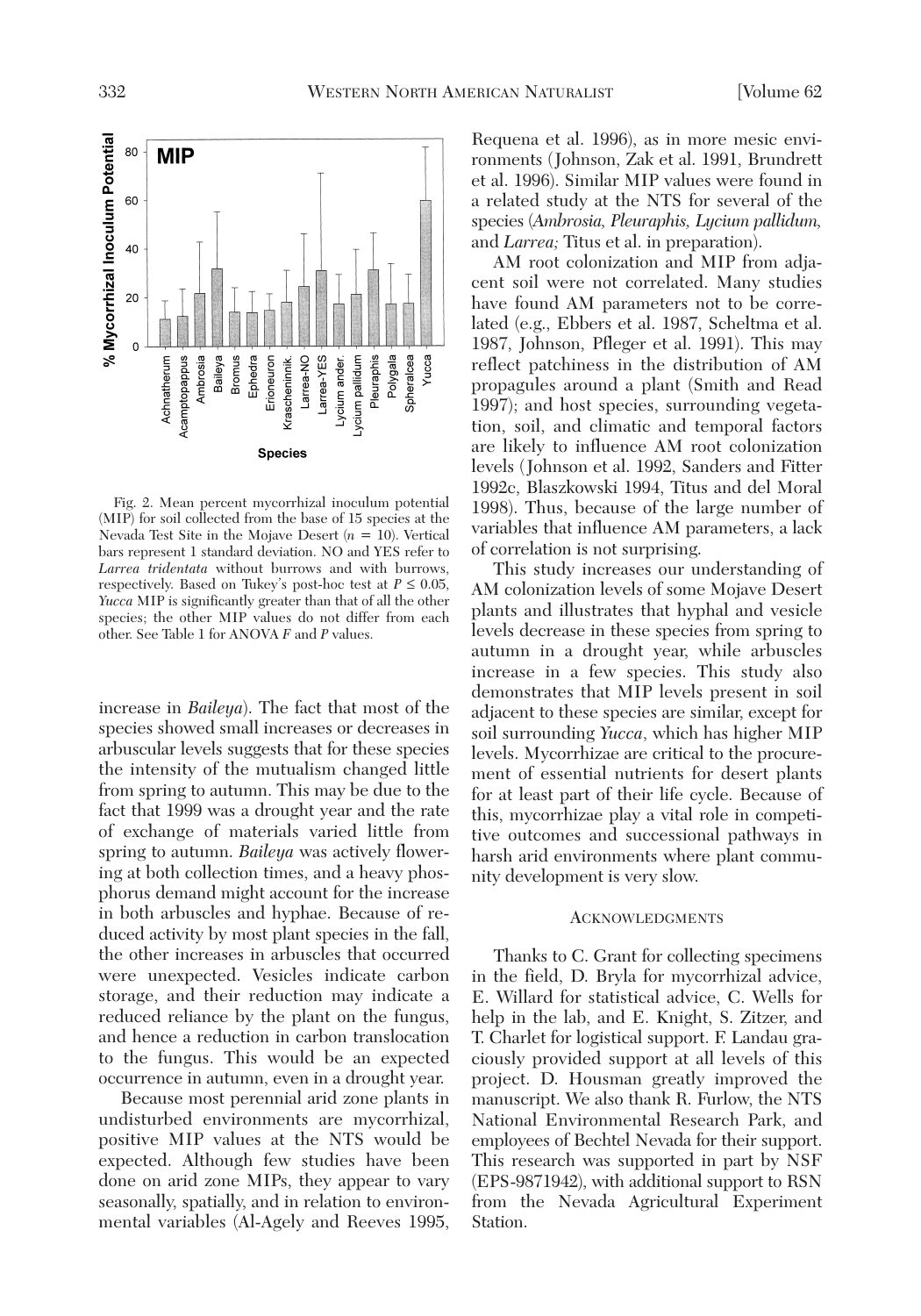### LITERATURE CITED

- AL-AGELY, A.K., AND F.B. REEVES. 1995. Inland sand dune mycorrhizae: effects of soil depth, moisture, and pH on colonization of *Oryzopsis hymenoides*. Mycologia 87:54–60.
- ALLEN, M.F., E.B. ALLEN, AND C.F. FRIESE. 1989. Responses of the non-mycotrophic plant *Salsoli kali* to invasion by vesicular-arbuscular mycorrhizal fungi. New Phytologist 111:45–49.
- BEATLEY, J.C. 1967. Survival of winter annuals in the northern Mojave Desert. Ecology 48:745–750.
- \_\_\_\_\_\_. 976. Vascular plants of the Nevada Test Site and central-southern Nevada: ecological and geographical distributions. TID-26881, Energy Research and Development Administration, National Technical Information Service, U.S. Department of Commerce, Springfield, VA.
- BERCH, S.M., S. GAMIET, AND E. DEOM. 1988. Mycorrhizal status of some plants of southwestern British Columbia. Canadian Journal of Botany 66:1924–1928.
- BETHLENFALVAY, G.J., AND S. DAKESSIAN. 1984. Grazing effects on mycorrhizal colonization and floristic composition of the vegetation on a semiarid range in northern Nevada. Journal of Range Management 37:312–316.
- BLASZKOWSKI, J. 1994. Arbuscular fungi and mycorrhizae (Glomales) of the Hel Peninsula, Poland. Mycorrhiza 5:71–88.
- BLOSS, H.E. 1985. Studies of the symbiotic microflora and their role in the ecology of desert plants. Desert Plants 7:119–127.
- BOERNER, R.E.J. 1992a. Plant life span and response to inoculation with vesicular-arbuscular mycorrhizae. I. Annual versus perennial grasses. Mycorrhiza 1:153–161.
- \_\_\_\_\_\_. 1992b. Plant life span and response to inoculation with vesicular-arbuscular mycorrhizae. II. Species from weakly mycotrophic genera. Mycorrhiza 1: 163–167.
- BOWERS, M.A. 1987. Precipitation and the relative abundances of desert winter annuals: a 6-year study in the northern Mojave Desert. Journal of Arid Environments 12:141–149.
- BRUNDRETT, M.C. 1991. Mycorrhizas in natural ecosystems. Advances in Ecological Research 21:171–313.
- BRUNDRETT, M.C., N. ASHWATH, AND D.A. JASPER. 1996. Mycorrhizas in the Kakadu region of tropical Australia. Plant and Soil 184:159–171.
- BRUNDRETT, M.C., L. MELVILLE, AND L. PETERSON. 1994. Practical methods in mycorrhiza research. Mycologue Publications, Guelph, Ontario.
- CARRILLO-GARCIA, A., J.-L. LEON DE LA LUZ, Y. BASHAN, AND G.J. BETHLENFALVAY. 1999. Nurse plants, mycorrhizae, and plant establishment in a disturbed area of the Sonoran Desert. Restoration Ecology 7:321–335.
- CUI, M., AND P.S. NOBEL. 1992. Nutrient status, water uptake and gas exchange for three desert succulents infected with mycorrhizal fungi. New Phytologist 122:643–649.
- DAVIES, F.T., J.R. POTTER, AND R.G. LINDERMAN. 1992. Mycorrhiza and repeated drought exposure affect drought resistance and extra radical hyphae development of pepper plants independent of plant size and nutrient content. Journal of Plant Physiology 139:289–294.
- DICKMAN, L.A., A.E, LIBERTA, AND R.C. ANDERSON. 1984. Ecological interactions of little bluestem and vesicular-arbuscular mycorrhizae. Canadian Journal of Botany 62:2272–2277.
- DOUDS, D., AND W. CHANEY. 1982. Correlation of fungal morphology and development to host growth in a green ash mycorrhiza. New Phytologist 92:519–526.
- EBBERS, B.C., R.C. ANDERSON, AND A.E. LIBERTA. 1987. Aspects of the mycorrhizal ecology of prairie dropseed, *Sporobolus heterolepsis* (Poaceae). American Journal of Botany 74:564–573.
- FITTER, A.H. 1989. The role and ecological significance of vesicular-arbuscular mycorrhizas in temperate ecosystems. Agriculture, Ecosystems and the Environment 29:137–151.
- GANGE, A.C., AND E. BOWER. 1997. Interactions between insects and mycorrhizal fungi. Pages 115–130 *in* A.C. Gange and V.K. Brown, editors, Multitrophic interactions in terrestrial systems. Blackwell, Oxford.
- HICKMAN, J.C., EDITOR. 1993. The Jepson manual. Higher plants of California. University of California Press, Berkeley. 1400 pp.
- JOHNSON, N.C., F.L. PFLEGER, R.K. CROOKSTON, S.R. SIM-MONS, AND P.J. COPELAND. 1991. Vesicular-arbuscular mycorrhizae respond to corn and soybean cropping history. New Phytologist 117:657–663.
- JOHNSON, N.C., D. TILMAN, AND D. WEDIN. 1992. Plant and soil controls on mycorrhizal fungal communities. Ecology 73:2034–2042.
- JOHNSON, N.C., D.R. ZAK, D. TILMAN, AND F.L. PFLEGER. 1991. Dynamics of vesicular-arbuscular mycorrhizae during old field succession. Oecologia 86:349–358.
- JORDAN, D.N., S.F. ZITZER, G.R. HENDRY, K.F. LEWIN, J. NAGY, R.S. NOWAK, S.D. SMITH ET AL. 1999. Biotic, abiotic and performance aspects of the Nevada Free-Air CO<sub>2</sub> Enrichment (FACE) facility. Global Change Biology 5:659–668.
- KHAN, A.G. 1974. The occurrence of mycorrhizas in halophytes, hydrophytes, and xerophytes, and of *Endogone* spores in adjacent soils. Journal of General Microbiology 81:7–14.
- MILLER, R.M. 1979. Some occurrences of vesicular-arbuscular mycorrhizae in natural and disturbed ecosystems of the Red Desert. Canadian Journal of Botany 57:619–623.
- MOORMAN, T., AND F.B. REEVES. 1979. The role of endomycorrhizae in revegetation practices in the semiarid West. II. A bioassay to determine the effect of land disturbance on endomycorrhizal populations. American Journal of Botany 66:14–18.
- MULLEN, R.B., AND S.K. SCHMIDT. 1993. Mycorrhizal infection, phosphorus uptake, and phenology in *Ranunculus adoneus*: implications for the functioning of mycorrhizae in alpine systems. Oecologia 94:229–234.
- OSTLER, W.K., D.J. HANSEN, AND D.B. HALL. 1999. The classification of shrublands on the Nevada Test Site. Pages 137–147 *in* E.D. McArthur, W.K. Ostler, and C.L. Wambolt, editors, Proceedings: shrubland ecotones, 12–14 August 1998, Ephraim, UT. Proc. RMRS-P-11, USDA, Forest Service, Rocky Mountain Research Station, Ogden, UT.
- PEAT, H.J., AND A.H. FITTER. 1993. The distribution of arbuscular mycorrhizas in the British flora. New Phytologist 845–854.
- PENDLETON, R.L., AND B.N. SMITH. 1983. Vesicular-arbuscular mycorrhizae of weedy and colonizer plant